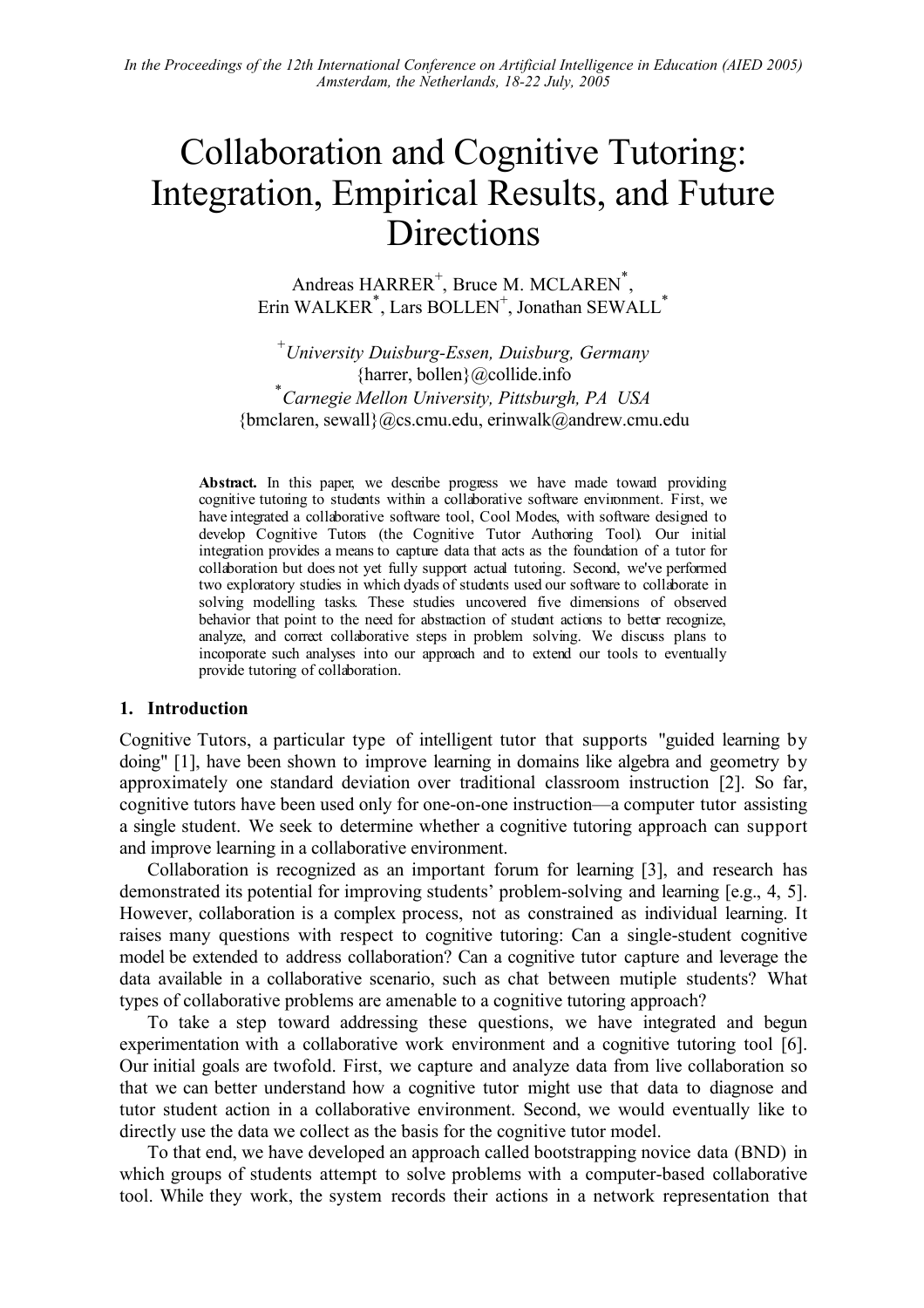*In the Proceedings of the 12th International Conference on Artificial Intelligence in Education (AIED 2005) Amsterdam, the Netherlands, 18-22 July, 2005*

combines all collaborating groups' solutions into a single graph that can be used for analysis and as the basis for a tutor. To effect the BND approach we have combined two software tools: a collaborative modeling tool, Cool Modes (Collaborative Open Learning and MODEling System) [7], and a tutor authoring environment, the Cognitive Tutor Authoring Tools (CTAT) [8]. Our work has focused on data collection and analysis; actual tutoring in the collaborative context is yet to be done but will be guided by these initial findings.

In this paper, we illustrate how we have implemented the BND methodology, describe empirical work that explores a particular type of collaborative problem and tests the BND approach, and present our ideas for extending our approach both to improve analysis and to lead to our ultimate goal of providing tutoring in a collaborative environment.

# 2. Realization of BND: The Integration of Cool Modes and the Behavior Recorder

In our implementation, depicted in Figure 1, Cool Modes (shown on the left) provides the user interface for the student; it includes a shared workspace that all collaborating students in a session can view and update, a palette with objects that users can drag onto the workspace, a chat area, and a private workspace. Cool Modes sends messages describing students' actions (e.g., "student *A* created classification link *L*") to CTAT's Behavior Recorder (or "BR," shown on the right of Figure 1), which stores the actions in a *behavior graph.* Each edge in the graph represents a single student action, and paths through the graph represent series of student actions.



Figure 1: The student's view of the integrated Cool Modes (left) and the Behavior Recorder (right) environment. This shared Cool Modes workspace is from a vehicle classification / composition task. The behavior graph at right shows the amalgamated solutions of different collaborating groups of students.

A key aspect of the BND approach is that it counts the number of times actions are taken and displays these counts on the edges of the behavior graph. Thus, after a number of groups have used the integrated system, the behavior graph contains the actions of all student groups and reveals the frequency of common paths, both correct and incorrect. Use of this actual novice data can help to avoid part of the "expert blind spot" problem, in which experienced problem-solvers and teachers fail to identify common errors of novice students [9]. A tutor author can then use the BR to create a problem-specific tutor (or pseudo tutor, [8]) directly from the graph by labeling edges with hints and buggy messages.

We have integrated Cool Modes and the BR in a loosely-coupled fashion. Both tools remain fully operational by themselves, but can exchange messages bidirectionally using the MatchMaker communication server [10] and a "Tutor Adapter" (see Figure 2). Our earlier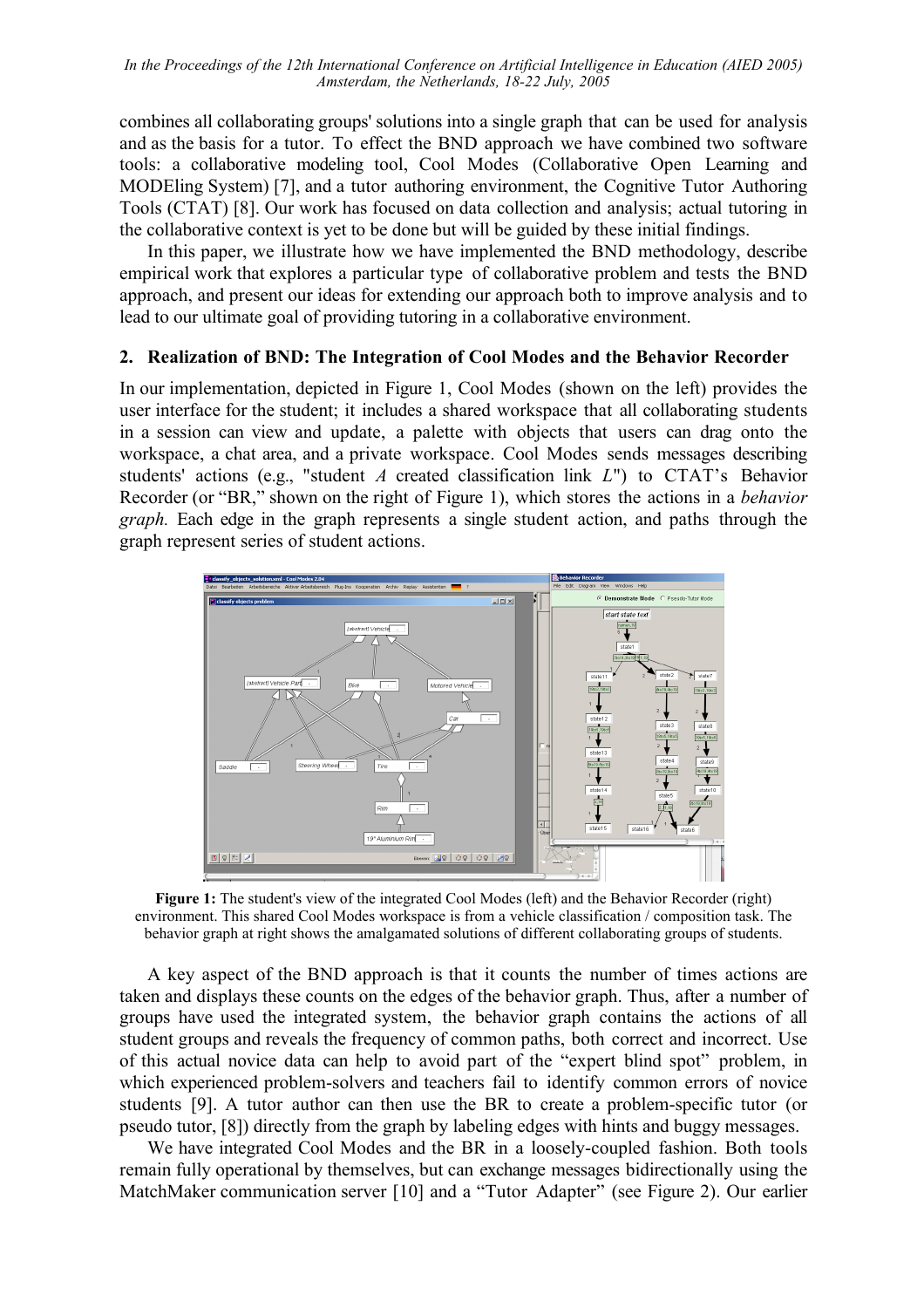implementation provided one-way communication, which could support the recording of student actions but not tutoring [6]. Now, a student action causes the Cool Modes client to send an event to the MatchMaker server, which sends this event to the Tutor Adapter, which in turn forwards the event to the BR. If an author were to create a pseudo tutor and switch the BR from recording to tutoring mode, then it would respond to incoming events by sending bug messages and hints to the appropriate student or students.



Figure 2: Collaboration diagram showing the message flow between Cool Modes and Behavior Recorder.

There are two key advantages to the BND approach. First, direct capture of student data for use in tutor building is a powerful idea. While student data has been used to guide tutor design [11] and tune tutor parameters [12], it has not been used directly as input for building an intelligent tutor. The potential time savings in data collection, data analysis, and tutoring with a single integrated tool could be significant. Second, given the complexity of collaborative learning, we thought that a 2-D visualization, in the form of a behavior graph, might allow for a better understanding and analysis of collaborative behavior when compared with, for instance, a non-visual, linear representation such as production rules.

# 3. Using the Behavior Recorder to Analyze Collaboration

The BR was originally designed for single-student tutoring of well-defined problems (e.g., mathematics, economics), which tend to have less possible correct and incorrect actions. In more open-ended collaborative problems, however, there are many possible sequences and alternative actions, and a given action may be appropriate in one context but not another. In this situation, a single behavior graph containing student actions is hard to interpret because higher-level processes like setting subgoals are not represented, and it is difficult to compare solutions, since on an action-by-action level most solutions will appear to be completely different. Additionally, larger group sizes also increase the state space of the Behavior Graph, because of different, yet potentially semantically equal sequences of actions by different users. Thus, early on it appeared to us that the BR would need to be extended using multiple levels of abstraction to handle the increased complexity of collaborative actions.

In preliminary experimentation with Cool Modes collaboration, we were able to identify five common dimensions of student action: *conceptual understanding, visual organization, task coordination, task coherence,* and *task selection.* Conceptual understanding refers to a pair's ability to successfully complete the task, while visual organization refers to a pair's ability to visually arrange the objects involved in an appropriate manner. Task coordination refers to skills in coordinating actions in the problem, without reference to the content of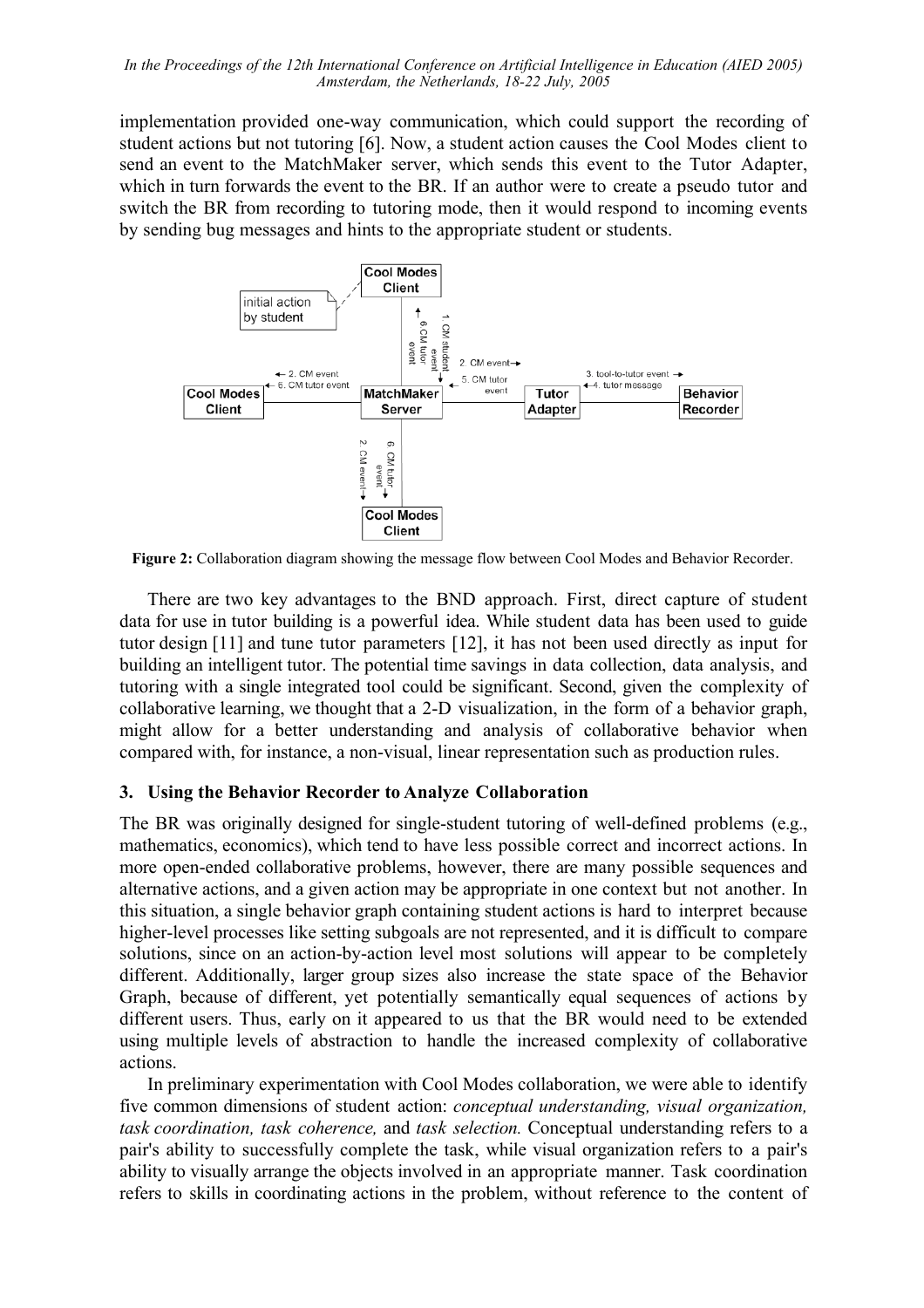*In the Proceedings of the 12th International Conference on Artificial Intelligence in Education (AIED 2005) Amsterdam, the Netherlands, 18-22 July, 2005*

the actions. It includes sharing the work between all group members, and knowing what type of action to take at a given time (i.e., knowing when it is a good idea to reorganize the objects involved in the problem). Task coherence refers to the strategic appropriateness of the content of student actions, dealing with both task-oriented content (i.e., do adjacent phases of action deal with the appropriate objects) and collaborative content (i.e., are students providing good explanations to each other). Finally, task selection refers to students' abilities to set task-oriented and collaborative subgoals for solving the problem.

In order for the BR to process these five dimensions, it needs to handle actions at different levels of abstraction. Conceptual understanding and visual organization can be dealt with on an action-by-action basis. On the other hand, task coordination and task coherence are best evaluated through the analysis of *phases* of action, or chains of the same type of action. A chain of chat actions followed by chain of creation actions would indicate that, on a task coordination level, students have decided to discuss what objects they should create and then create some objects. This type of information is difficult, if not impossible, to extract from an action-by-action representation. Finally, task selection can be analyzed in the BR by aggregating multiple phases of action which represent high-level goals.

# 4. Empirical Studies

We performed two experiments to explore our assessment of the information required by the BR. Each experiment involved a visual modelling problem and tested the effect of the initial organization of objects on the collaborative problem-solving effort. In Experiment 1, we established these five elements of collaboration as relevant to the Cool Modes classification problem, and showed the need for adding support for different levels of abstraction to the BR. In Experiment 2, we verified that the five elements of collaboration are generalizable to a CoolModes Petri Net problem, and explored how the five elements could be analyzed and tutored using the BR. We will summarize the results of Experiment 1 (for a more detailed description see [13]) and describe the results of Experiment 2 in detail.

#### *4.1 Experiment 1*

In this experiment we asked 8 dyads of students to collaborate on solving a classification / composition problem (depicted in Figure 1). Students could take three types of actions: *chat* actions, "talking" to a partner in a chat window, *move* actions, repositioning an object in the shared workspace, and *creation/deletion* actions, creating or deleting links between objects. There were two conditions: in the *ordered* condition, the initial presentation showed related objects visually close to one another, to provide a wellorganized display of the desired final network; in the *scrambled* condition, objects were positioned randomly. Groups 1 to 5 were in the scrambled condition; groups 6 to 8 were in the ordered condition. The results of the first experiment are summarized in Table 1.

The five dimensions of analysis illustrated positive and negative strategies of the participants as they related to the quality of the final solutions. Additionallly, the dimensions highlighted the connection between the organization of the start state and participants' conceptual understanding and collaborative processes.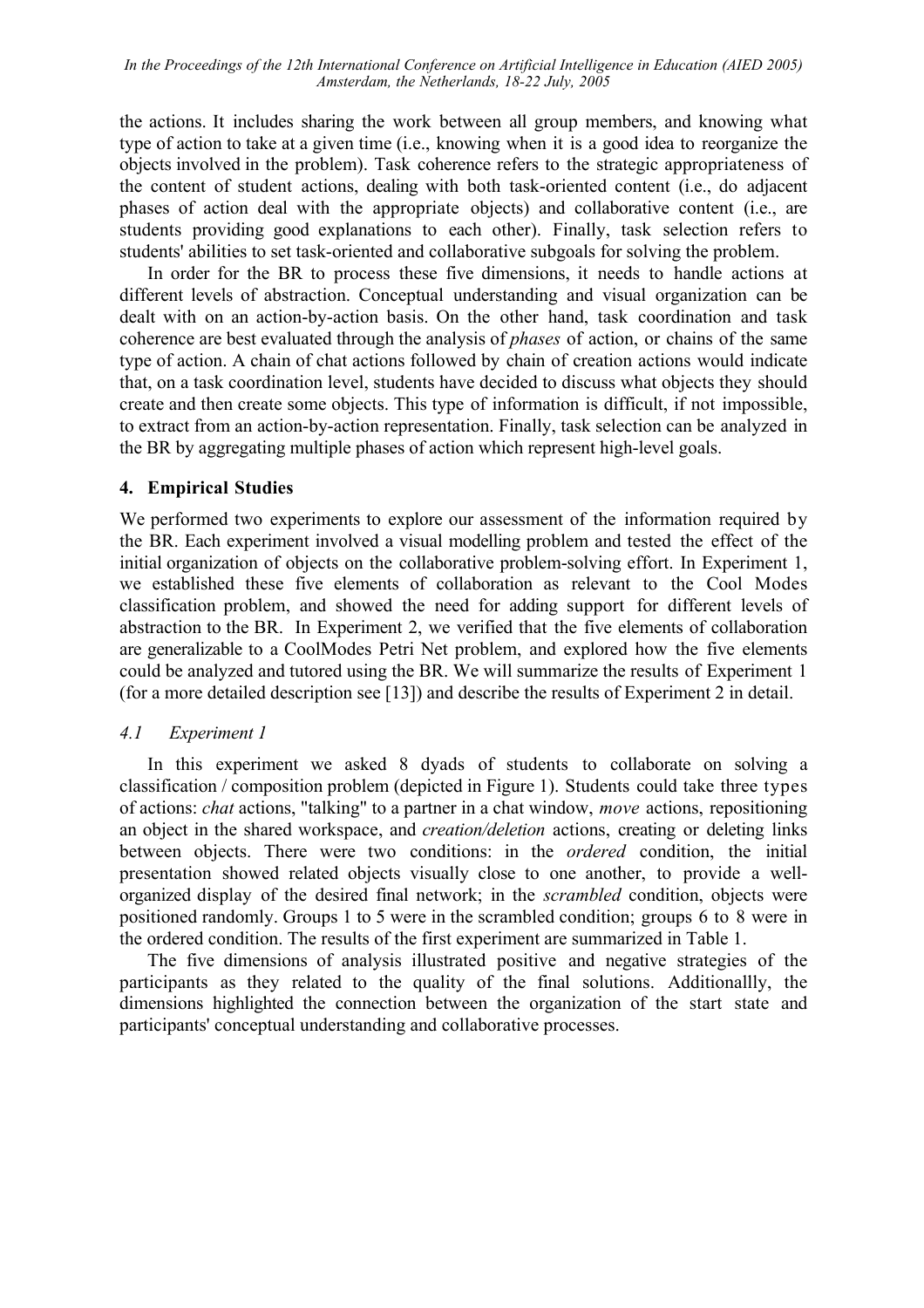|                                      | Groups 5 and 8                                                                      | Groups 2,6, and 7                                                                   | Groups 1, 3, and 4                                                    |
|--------------------------------------|-------------------------------------------------------------------------------------|-------------------------------------------------------------------------------------|-----------------------------------------------------------------------|
| Conceptual<br><b>Understanding</b>   | $Good - only trivial$<br>mistakes                                                   | <b>Incomplete</b> $-$ only one<br>link extended from each<br>class                  | $Inconsistent - too many$<br>links extended from each<br>class        |
| <i>Visual</i><br><b>Organization</b> | Good - based on<br>abstractions                                                     | Overly organized – had<br>a tree-like structure                                     | Disorganized – had<br>long, intersecting links                        |
| Task<br>Coordination                 | $Good$ – good alternation<br>of phases and<br>distribution of work                  | $Hestant – long chat$<br>phases, formal turn-<br>taking structure                   | Impulsive – creation<br>before organization,<br>informal turn-taking. |
| Task<br><b>Coherence</b>             | Good - adjacent phases<br>referred to similar objects<br>and levels of abstraction. | Good - adjacent phases<br>referred to similar objects<br>and levels of abstraction. | <b>Poor</b> – adjacent phases<br>referred to different<br>objects     |
| Task<br><b>Selection</b>             | Good - based on<br>abstractions                                                     | Good - based on<br>abstractions                                                     | <b>Poor</b> - based on visual<br>proximity                            |

Table 1: Solution Types and Dimensions of Analysis

# *4.2 Experiment 2*

We asked 8 dyads to solve a traffic light modelling problem using the Cool Modes / BR integrated system. Students were asked to model the coordination of car and pedestrian lights at a given intersection using Petri Nets (i.e., they were asked to draw links between traffic lights and transitions). Students could take chat, move, and creation/deletion actions, as in Experiment 1, but also *simulation* actions, firing transitions to move from one state to another. In the ordered condition of Experiment 2, the objects were organized like real-world traffic lights, with the car lights on one side, the pedestrian lights on the other side, and the transitions in the middle. In the scrambled condition, objects were placed randomly in the workspace.

We were again able to analyze the results using the five dimensions. To evaluate *conceptual understanding*, solutions were rated on a 9-point scale based on the requirements of the problem (e.g., during a simulation, the solution should never have pedestrians and cars moving at the same time). The scrambled group had significantly better solutions than the ordered group ( $Ms = 5.25$  and 1.75). Solutions could be further divided into good (groups 1 and 2,  $M = 6.5$ ), mediocre (groups 3, 4, and 5,  $M = 3.7$ ), and poor (groups 6, 7, and 8,  $M = 1.3$ ). The scrambled group had two good and two medium solutions, and the ordered group had one medium and three bad solutions.

The *visual organization* of the final solutions can be described in terms of two competing schemes: "real-world" (i.e., separating the car and pedestrian lights and arranging them in red/yellow/green order) versus "easy-to-follow" (i.e., having minimal edge crossings). A real-world scheme meant that the best place for the transition links were in the center of the shared visual space, creating confusing solutions because links intersected and extended in many different directions. In the ordered start state, the ideal solution corresponded to the real world, but was not easy-to-follow. Three out of the four ordered groups did not significantly reposition the objects from their original places in the start state. On the other hand, all four of the groups in the scrambled condition moved objects from their initial disorganized state to good final solutions that were relatively easy to follow. It appears that our conception of an "organized" condition may not have been as well founded for this particular problem, since an easy-to-follow arrangement seemed to relate to better solutions than a real-world arrangement.

The results for the *task coordination* differed significantly between good and bad solutions. Good groups had a significantly fewer percentage of chat actions than mediocre and poor groups ( $Ms = 12\%$ , 48%, and 44%), and a significantly lower percentage of chat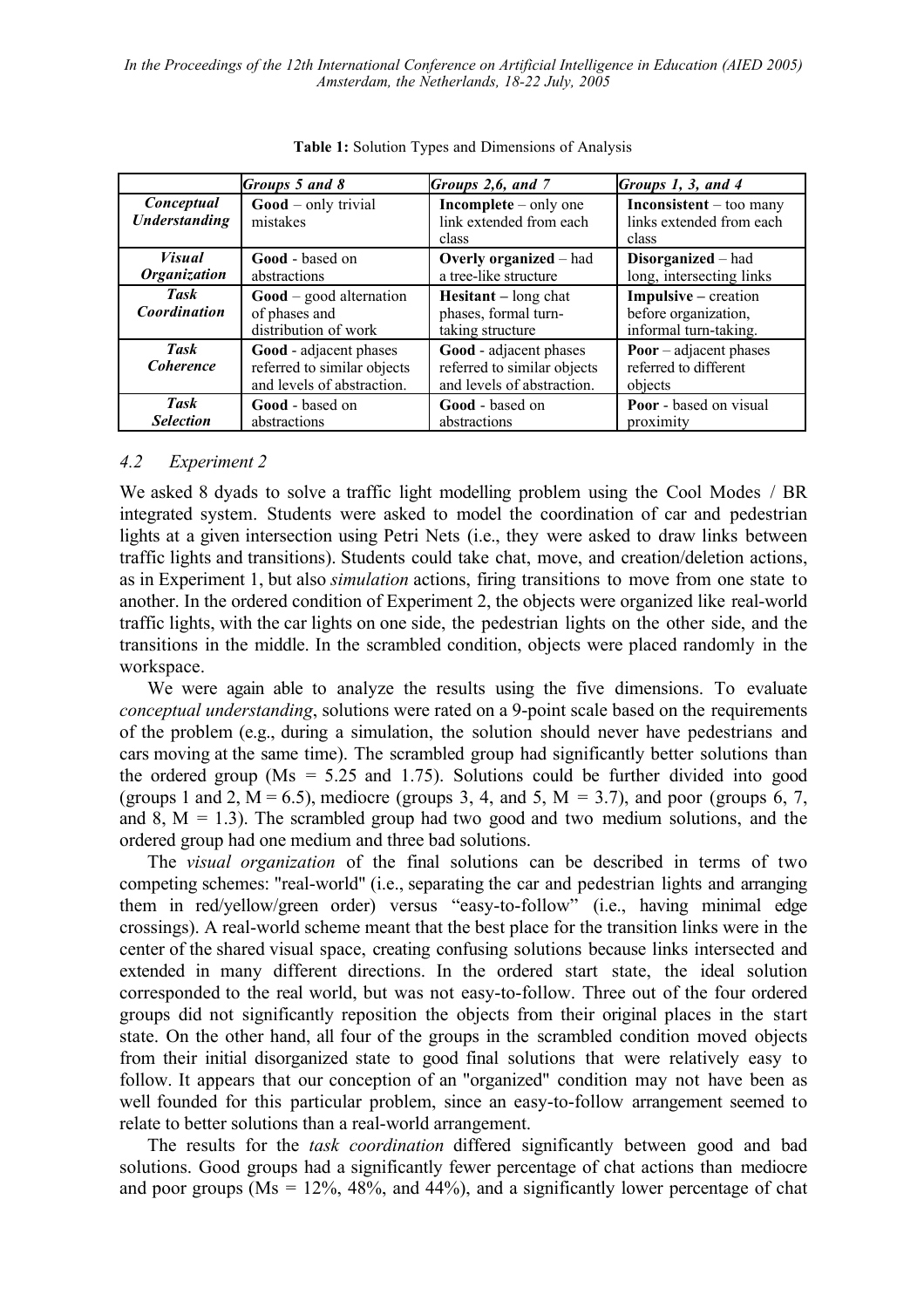phases ( $Ms = 20\%$ , 40%, and 39%). The good groups and the two mediocre groups in the scrambled condition also had a significantly higher percentage of move actions than the ordered groups ( $Ms = 28\%$  and  $8\%)$  and significantly more move phases ( $Ms = 23\%$  and 11%). There was some statistical evidence that the ordering of phases also had an effect on whether groups did well or poorly, with the optimal sequence of phases being chat->move->creation/deletion->simulation. Further, the good groups had a less balanced work distribution than the mediocre and poor groups. The ordered (and therefore less successful) groups split their time between having one person perform the whole phase ( $M = 37\%$ ), the other person perform the whole phase  $(M = 34\%)$ , or both people taking action in the phase  $(M = 28\%)$ . The scrambled groups had fewer phases where both people took action  $(M = 15\%)$ , and a less balanced distribution of individual phases  $(Ms = 53\%$  and 32%). These results were surprisingly congruent with the task coordination results for Experiment 1, as reported in detail in [13].

Although *task coherence* varied between conditions in Experiment 1, there were few differences on this dimension between groups in Experiment 2. Groups refered to an average of 1.8 objects per phase in move phases, creation/deletion phases, and simulation phases. All groups tended to refer to the same objects across multiple phases.

*Task selection* also did not differ between groups in this experiment, but commonalities between groups provided insight into the collaborative process. Groups structured their actions based on the transitions from one state of traffic lights to the next. Creation/deletion actions were linear 79% of the time, in that the current edge being drawn involved an object used in the previous creation/deletion action. Groups tended to focus on either the pedestrian or the car lights at a given time; the current creation/deletion action tended to involve the same light class as the previous creation/deletion action 75% of the time.

In addition to the analysis of Experiment 2 based on the five dimensions, we explored how the BR could be used to analyze and tutor collaboration. For example, we used the BR to capture individual creation actions, and discovered that two groups (1 and 3) used the same correct strategy in creating the links necessary to have the traffic lights turn from green to yellow to red. This path in the graph demonstrated a conceptual understanding of how Petri Nets can be used to effect transitions. We will ultimately be able to add hints that encourage students to take this path, leveraging the behavior graph as a means for tutoring. In likewise fashion, the BR can also be used to identify common bugs in participants' action-by-action problem solving. For instance, the BR captured a common error in groups 1 and 2 of Experiment 2: each group built a Petri Net, in almost identical fashion, in which the traffic-red and pedestrian-green lights would not occur together. In situations like this, the behavior graph could be annotated to mark this sequence as buggy, thus allowing the tutor to provide feedback should a future student take the same steps.

On the other hand, it is clear that the level of individual actions is not sufficient for representing all of the dimensions. For instance, evaluating whether students are chatting "too much" or alternating phases in an "optimal" way is not easily detected at the lowest level of abstraction. To explore how we might do more abstract analysis, we wrote code to pre-process and cluster the Cool Modes logs at a higher level of abstraction and sent them to the BR. Figure 3 shows an example of this level of analysis from Experiment 2. Instead of individual actions, edges in the graph represent phases of actions (see the "CHAT", "MOVE", and "OBJEC" designations on the edges). The number to the right of each phase in the figure specifies how many instances of that particular action type occurred during consecutive steps, e.g., the first CHAT phase, starting to the left from the root node, represents 2 individual chat actions. The graph shows the first 5 phases of groups 2, 3, 5, and 8. Because the type of phase, the number of actions within each phase, and who participates (recorded but not shown in the figure), is recorded we can analyze the data and, ultimately, may be able to provide tutor feedback at this level. For instance, notice that the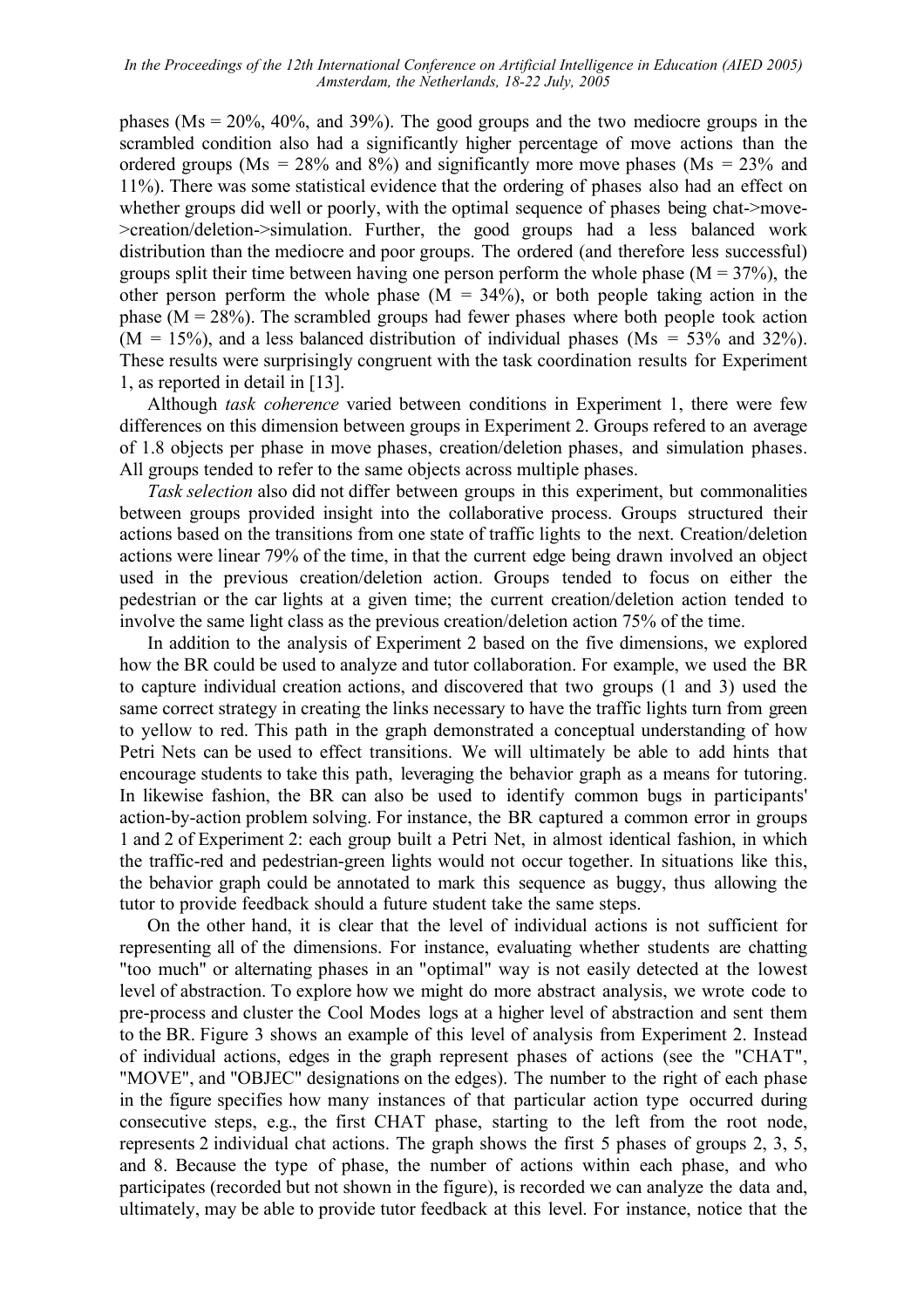*In the Proceedings of the 12th International Conference on Artificial Intelligence in Education (AIED 2005) Amsterdam, the Netherlands, 18-22 July, 2005*



scrambled groups (2 and 3) incorporated move phases into their process, while at the same point, the organized groups (5 and 8) only used CHAT and OBJEC (i.e., creation/deletion) phases. Additionally, groups 5 and 8 began their collaboration with a lengthy chat phase, and group 5 continued to chat excessively (23 chat actions by group 5 leading to state22!). This level of data provided to the BR could help us to understand better the task coordination dimension. In addition, if provided at student time, the BR could also provide feedback to groups with "buggy" behavior; for instance, a tutor might have been able to intervene during group 5's long chat phase. In future work, we intend to further explore how this and other levels of abstraction can help us address not only the task coordination dimension but also the task coherence and task selection dimensions.

# *4.3 Discussion*

There are two questions to answer with respect to these empirical results: Were the five dimensions valid units of analysis

across the experiments? Can the BR analyze the dimensions and, if not, can the dimensions be used to guide extensions to it? The dimensions did indeed provide a useful analysis framework. The conceptual understanding dimension was helpful in evaluating problem solutions; in both experiments we were able to identify and rate the dyads based on salient (but different) conceptual features. Visual organization was important in both tasks, and appeared to inform problem solutions. The task coordination dimension provided valuable data, and the clearest tutoring guidelines of all the dimensions. The task coherence dimension provided information about object references in Experiment 1, but was not as clear of an aid in the analysis of Experiment 2. Finally, the task selection dimension was a useful measure in both experiments, but was more valuable in Experiment 1 due to the greater number of possible strategies.

With the introduction of abstraction levels, the effort to provide hints and messages to links will be greatly reduced because of the aggregation of actions to phases and sequences of phases. Even with abstraction, larger collaboration groups would naturally lead to greater difficulty in providing hints and messages, but our intention is to focus on small groups, such as the dyads of the experiments described in this paper.

# 5. Conclusion

Tackling the problem of tutoring a collaborative process is non-trivial. Others have taken steps in this direction (e.g., [14, 15]), but there are still challenges ahead. We have been working on capturing and analyzing collaborative activity in the Behavior Recorder, a tool for building Pseudo Tutors, a special type of cognitive tutor that is based on the idea of recording problem solving behavior by demonstration and then tutoring students using the